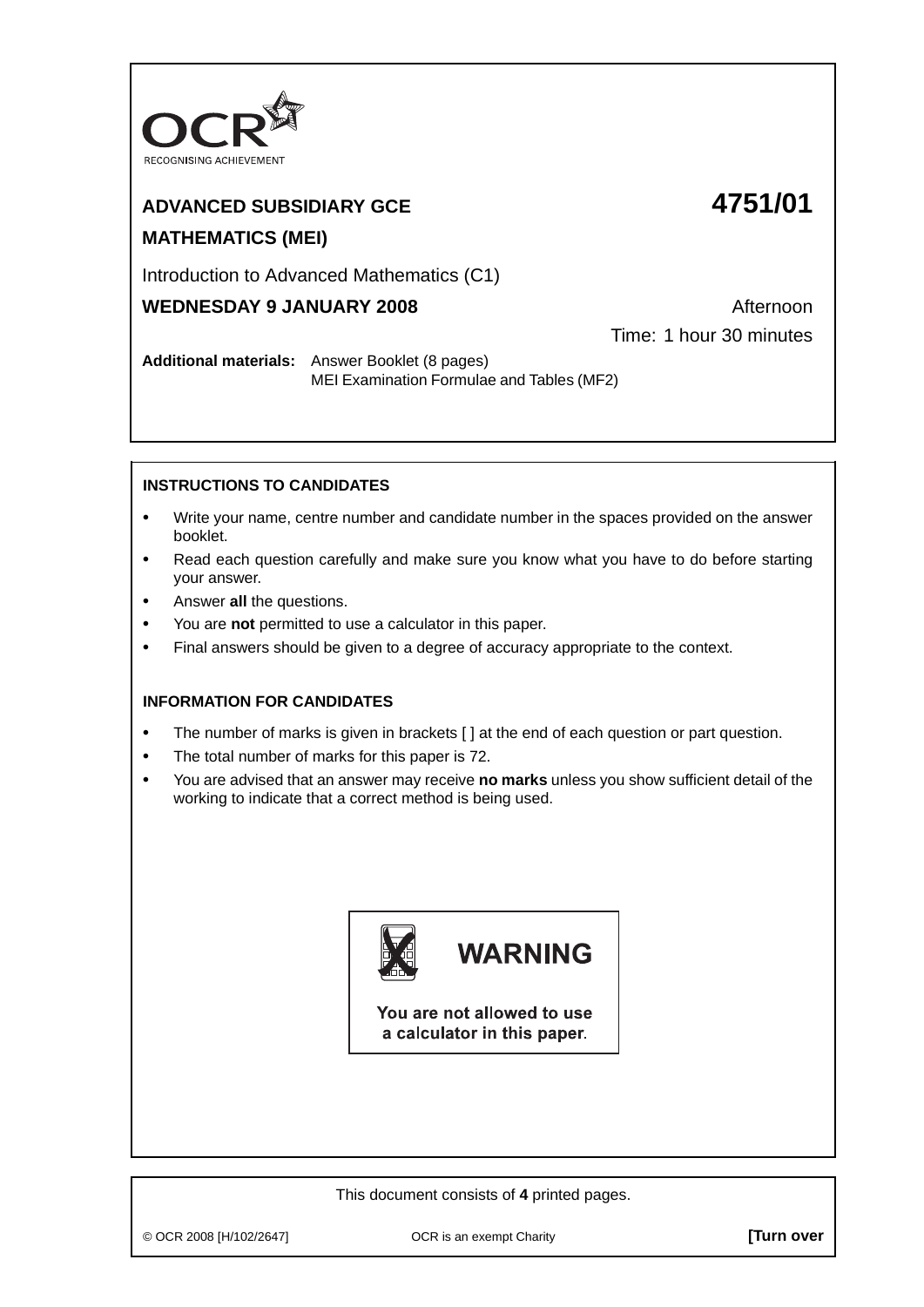#### **Section A** (36 marks)

**1** Make *v* the subject of the formula  $E = \frac{1}{2}mv^2$ .  $[3]$ 

2 Factorise and hence simplify 
$$
\frac{3x^2 - 7x + 4}{x^2 - 1}
$$
. [3]

**3** (i) Write down the value of  $\left(\frac{1}{4}\right)^0$ .  $[1]$ 

(ii) Find the value of 
$$
16^{-\frac{3}{2}}
$$
.

**4** Find, algebraically, the coordinates of the point of intersection of the lines  $y = 2x - 5$  and  $6x + 2y = 7$ . [4]

- **5** (i) Find the gradient of the line  $4x + 5y = 24$ . [2]
	- (ii) A line parallel to  $4x + 5y = 24$  passes through the point (0, 12). Find the coordinates of its point of intersection with the *x*-axis. [3] of intersection with the  $x$ -axis.
- **6** When  $x^3 + kx + 7$  is divided by  $(x 2)$ , the remainder is 3. Find the value of *k*. [3]
- **7** (i) Find the value of  ${}^{8}C_{3}$ .  $[2]$ 
	- (ii) Find the coefficient of  $x^3$  in the binomial expansion of  $\left(1 \frac{1}{2}x\right)^8$ .  $[2]$

## **8** (i) Write  $\sqrt{48} + \sqrt{3}$  in the form  $a\sqrt{b}$ , where *a* and *b* are integers and *b* is as small as possible. [2]

(ii) Simplify 
$$
\frac{1}{5 + \sqrt{2}} + \frac{1}{5 - \sqrt{2}}
$$
.

- **9** (i) Prove that 12 is a factor of  $3n^2 + 6n$  for all even positive integers *n*. [3]
	- (ii) Determine whether 12 is a factor of  $3n^2 + 6n$  for all positive integers *n*. [2]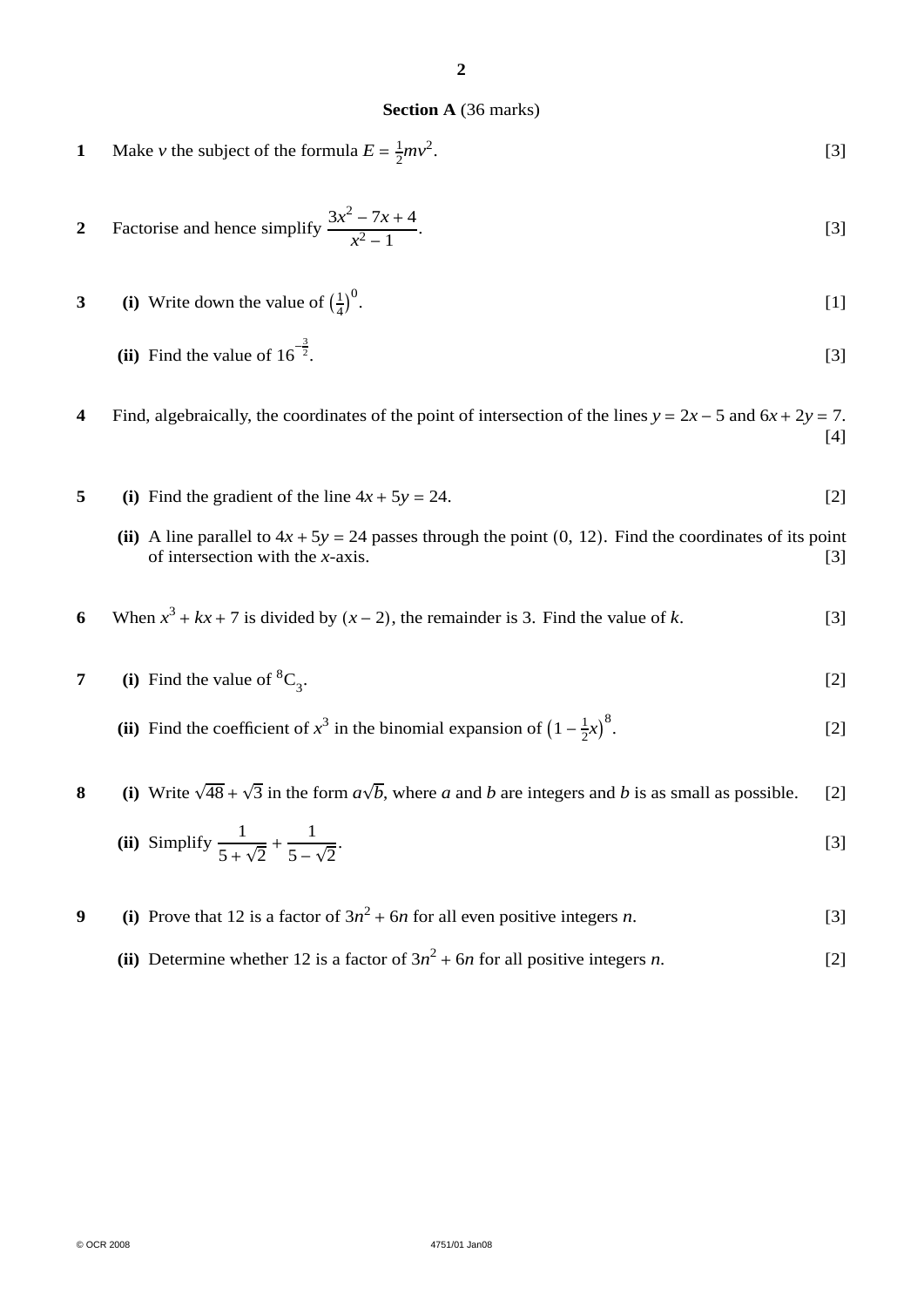



Fig. 10 shows a sketch of the graph of  $y = \frac{1}{x}$ .

Sketch the graph of  $y = \frac{1}{x-2}$ , showing clearly the coordinates of any points where it crosses the  $axes.$  [3]

(ii) Find the value of x for which 
$$
\frac{1}{x-2} = 5
$$
. [2]

(iii) Find the *x*-coordinates of the points of intersection of the graphs of *y* = *x* and *y* =  $\frac{1}{x-2}$ . Give your answers in the form  $a \pm \sqrt{b}$ .

Show the position of these points on your graph in part **(i)**. [6]

**11** (i) Write  $x^2 - 5x + 8$  in the form  $(x - a)^2 + b$  and hence show that  $x^2 - 5x + 8 > 0$  for all values of *x*. [4]

- (ii) Sketch the graph of  $y = x^2 5x + 8$ , showing the coordinates of the turning point. [3]
- (iii) Find the set of values of *x* for which  $x^2 5x + 8 > 14$ . [3]
- (iv) If  $f(x) = x^2 5x + 8$ , does the graph of  $y = f(x) 10$  cross the *x*-axis? Show how you decide. [2]

#### **[Question 12 is printed overleaf.]**

**Section B** (36 marks)

**10 (i)**